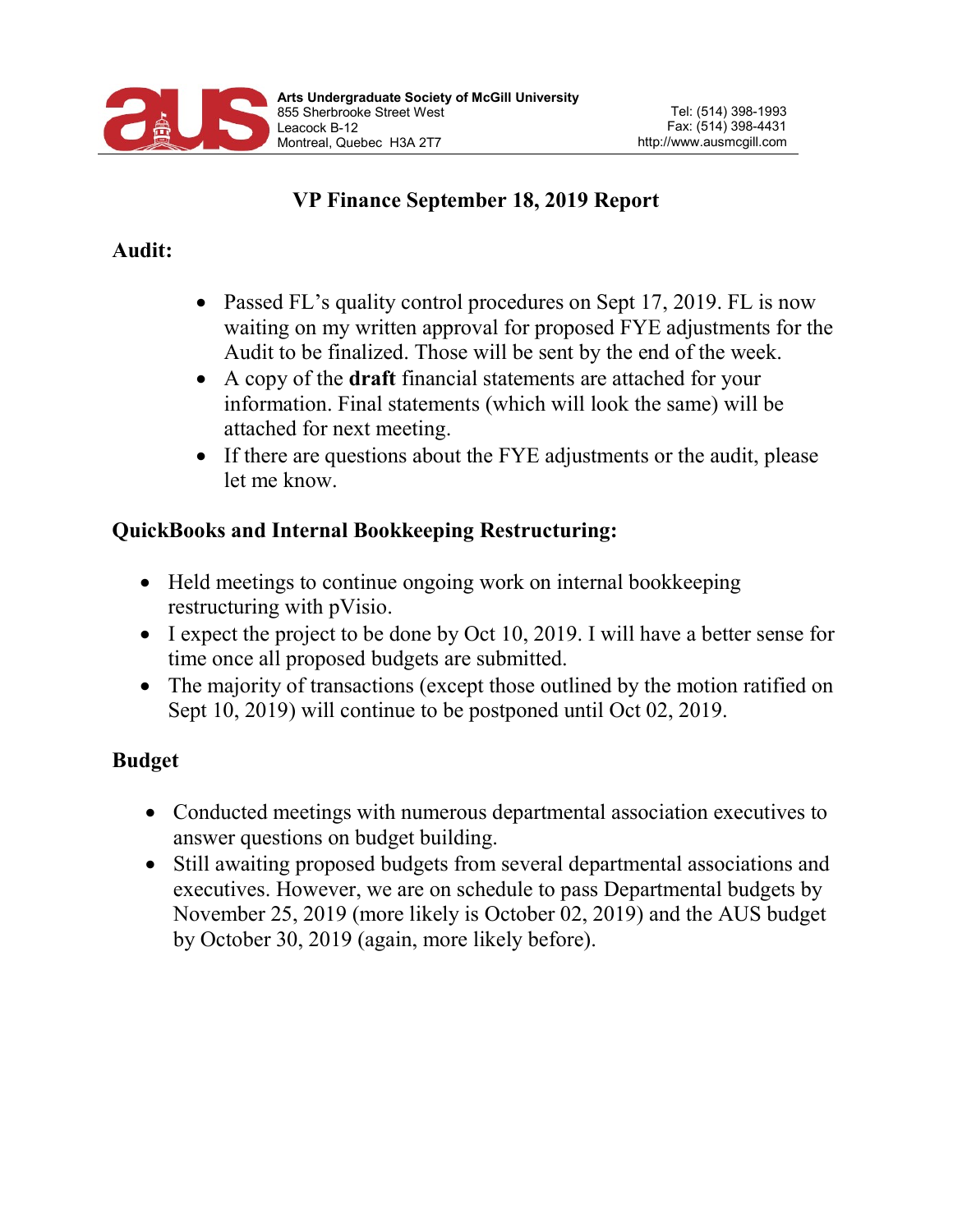# AUIF, ASEF, ACLF, AIO, AUTF:

- Wrote referendum motions to renew the AUIF (and make it non-optoutable), AUTF (and increase it), and the ACLF (status quo). The questions have been submitted to the DPSLL's office for approval. Following DPSLL's approval, the questions will be presented to Council for debate and approval. Timeline: mid-October
- Working with the department of French Language and Literature to finalize and approve their proposed modification to an AUIF allocation from FY2018. Timeline: end of September

## Signing Authority Transfer and Banking:

• Completed on September 13, 2019 – new client master agreement is on file.

### Frosh:

• Financial Reporting will be forthcoming as payments are finalized and budgets updated.

### FMC:

- Please send me an email if you are interested in being a member of the FMC. Departmental VPs or members of Council.
- To fill the 4 member-at-large positions, a position will be attached to an AUS Opportunities listserv.

### Ethical Business Practices By-laws:

- Met with the EBP Commissioners (EPBC) to discuss their mandates and outline timelines for reform of the EBP By-laws.
- The EPBC will be conducting detailed in-person consultations with departmental associations and AUS executives over the next three months.
- $\bullet$  Identified the possibility of working with AUSec as well to be explored

### SNAX:

- Ongoing contact with Manager to implement various bookkeeping and accounting changes for the coming year.
- Ongoing contact, through the SNAX manager and President, to ensure that the store is being moved within a reasonable timeline.

### Attached: